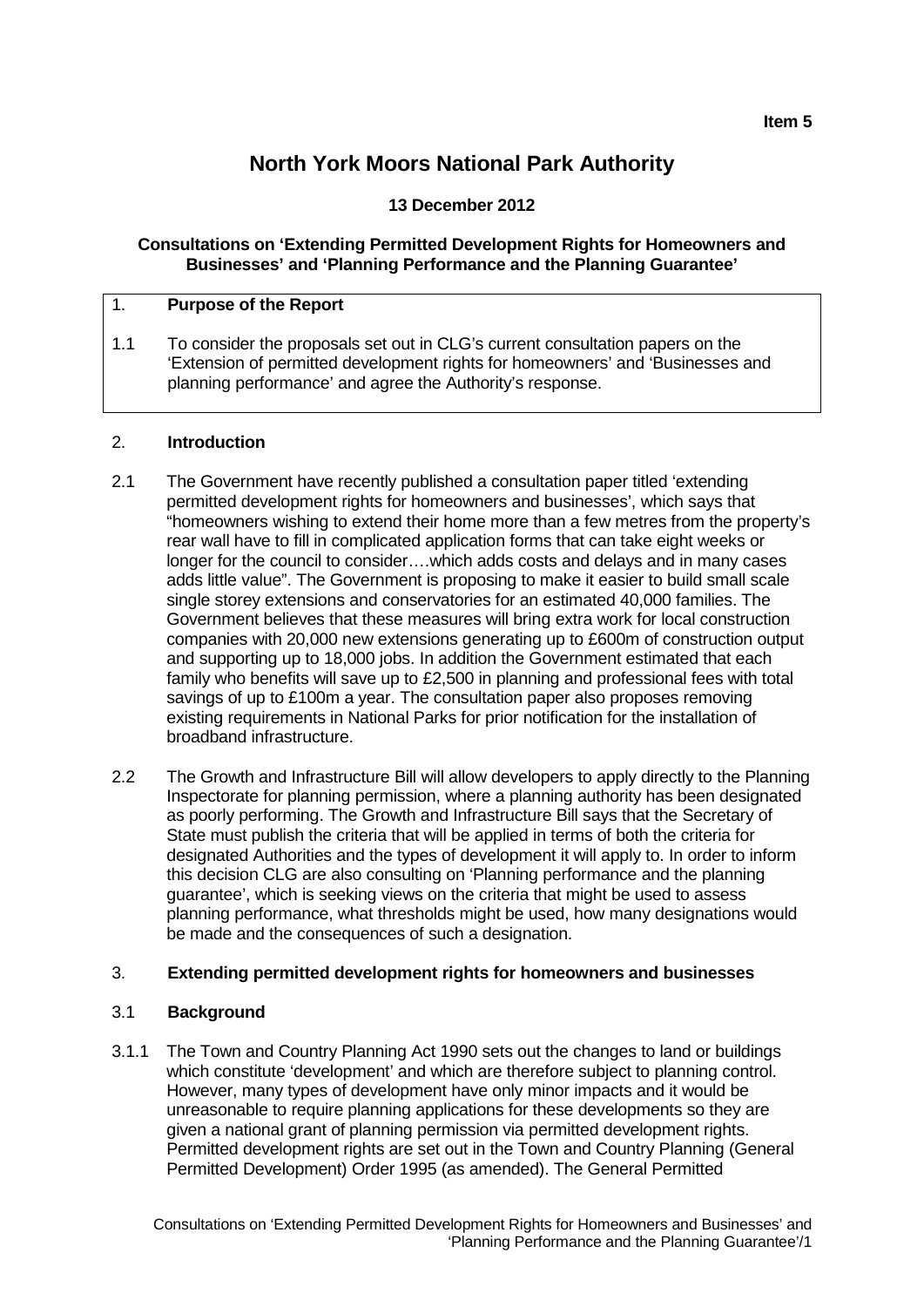Development Order sets out what is allowed under permitted development and any limitations and conditions that apply.

- 3.1.2 The consultation paper on permitted development rights proposes action in five areas however four of these will not apply in protected areas such as conservation areas, National Parks, Areas of Outstanding Natural Beauty and Sites of Special Scientific Interest. The proposed changes are listed below;
	- a) Increasing the size limits for the depth of single-storey domestic extensions from 4m to 8m (for detached houses) and from 3m to 6m (for all other houses), in non-protected areas, for a period of three years. No changes are proposed for extensions of more than one storey.
	- b) Increasing the size limits for extensions to shops and professional/financial services establishments to  $100m^2$  and allowing the building of these extensions up to the boundary of the property (except where the boundary is a residential property), in non-protected areas, for a period of three years.
	- c) Increasing the size limits for extensions to offices to 100 $m<sup>2</sup>$ , in non-protected areas, for a period of three years.
	- d) Increasing the size limits for new industrial buildings within the curtilage of existing industrial premises to  $200m^2$  in non-protected areas for a period of three years.
- 3.1.3 The consultation proposes that these changes to permitted development rights should be in place for a period of three years as the current economic circumstances require exceptional measures to assist hard-pressed families and businesses and to stimulate growth. For this reason all development will have to be completed by the end of the three year period.
- 3.1.4 At present under part 24 of the General Permitted Development Order, fixed broadband apparatus such as cabinets, telegraph poles and overhead lines have permitted development rights which means they can be installed without the need to apply for planning permission. This is subject to a prior notification approval notice on article 1(5) land, which includes National Parks, and allows planning authorities to consider the siting and appearance of communications apparatus before development commences. The final measure proposed in the consultation paper is the removal of this prior approval requirement for the installation of broadband infrastructure for a period of five years (works must be completed before the end of this period).
- 3.1.5 As Members will be aware the Government are also taking forward separately changes to make it easier for commercial properties to be converted to residential use and encouraging the reuse of existing properties through making changes of use easier. The Authority has made strong objections to the Government on both of these proposals.
- 3.1.6 A full copy of the consultation document 'Extending permitted development rights for homeowners and business' can be found at [https://www.gov.uk/government/consultations/extending-permitted-development-rights](https://www.gov.uk/government/consultations/extending-permitted-development-rights-for-homeowners-and-businesses-technical-consultation)[for-homeowners-and-businesses-technical-consultation](https://www.gov.uk/government/consultations/extending-permitted-development-rights-for-homeowners-and-businesses-technical-consultation) The proposals are subject to a consultation period of 6 weeks which ends on 24 December.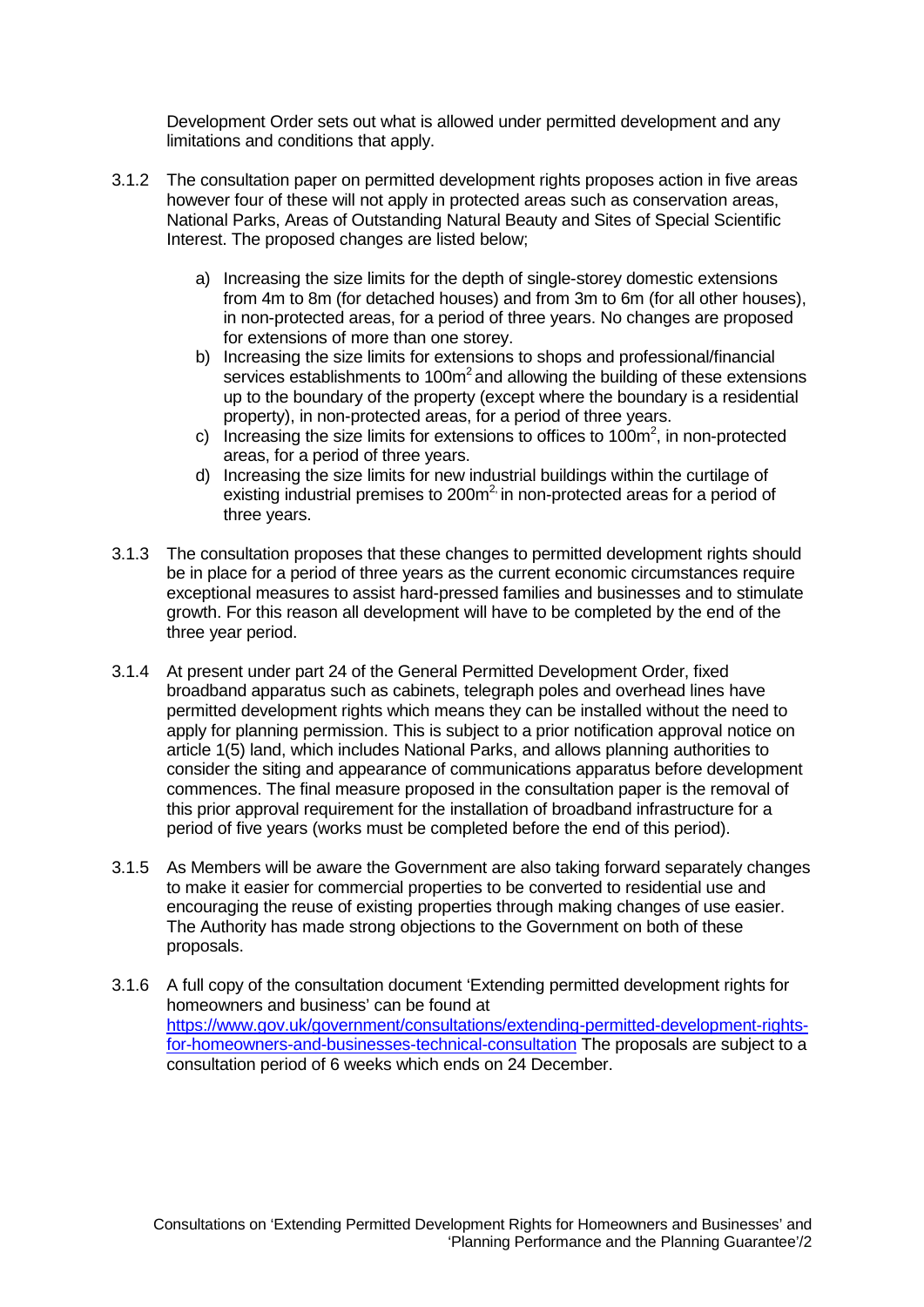## 3.2. **Implications for the National Park**

- 3.2.1 One of the questions asked as part of the consultation is whether article 1 (5) land, which includes National Parks, should be excluded from the proposed changes to permitted development rights. At the present permitted development rights in National Parks are more restrictive than in areas outside designated areas. Although the consultation paper says that the large majority of homeowner applications are uncontroversial and that the application process adds little value, this is not always considered to be the case in the National Park. As Members will be aware many smaller householder applications generate significant opposition and raise genuine neighbour amenity issues and design concerns, which may harm the Park's special qualities. The planning application process allows for proposals to be amended in order to overcome some of these concerns or prevent developments which would cause significant harm. For these reasons Officers agree with the consultation's proposal to exclude designated areas from the proposed changes to permitted development rights.
- 3.2.2 The most significant change proposed in the consultation for the National Park Authority is the proposal to remove the prior notification for a fixed period of 5 years with the exclusion of areas designated as Sites of Special Scientific Interest. The proposals will facilitate the delivery of the Government's ambition for the UK to have the best superfast broadband network in Europe by 2015. The consultation paper states that this will not only boost UK businesses but will ensure that rural areas can share the same benefits as cities and that everyone across the country can be certain of access to a fast reliable network. Although Officers agree with the ambition to deliver superfast broadband to rural areas and have been actively involved in promoting this across the National Park there are concerns about how new infrastructure may impact the National Park's special qualities if they are not considered through the prior notification procedure. Officers have no evidence that the prior notification process hampers broadband delivery and work closely with providers to seek the most appropriate solutions in the context of a designated landscape.
- 3.2.3 Members will be aware that the Authority has been working closely with Northern Powergrid on a £1.6m project funded through Ofgem to underground electricity lines across the National Park. Officers have been working to seek the undergrounding of the BT lines at the same time as the electricity lines but so far to no avail. This has meant that in several villages where Northern Powergrid have removed their electricity lines BT have subsequently erected new poles which significantly reduces the positive impact of the Ofgem scheme. The removal of the prior notification procedure will prevent any opportunity to influence BT with regards to undergrounding their lines at the same time as the electricity lines in order to maximise the positive impact of the Ofgem funding.

#### 3.3 **Suggested Response**

3.3.1 It is proposed that the following comments are sent to the Department of Communities and Local Government in response to the consultation paper:

'The North York Moors National Park Authority supports the proposal to exclude article 1 (5) land which includes National Parks from the proposed changes to permitted development rights set out in the consultation.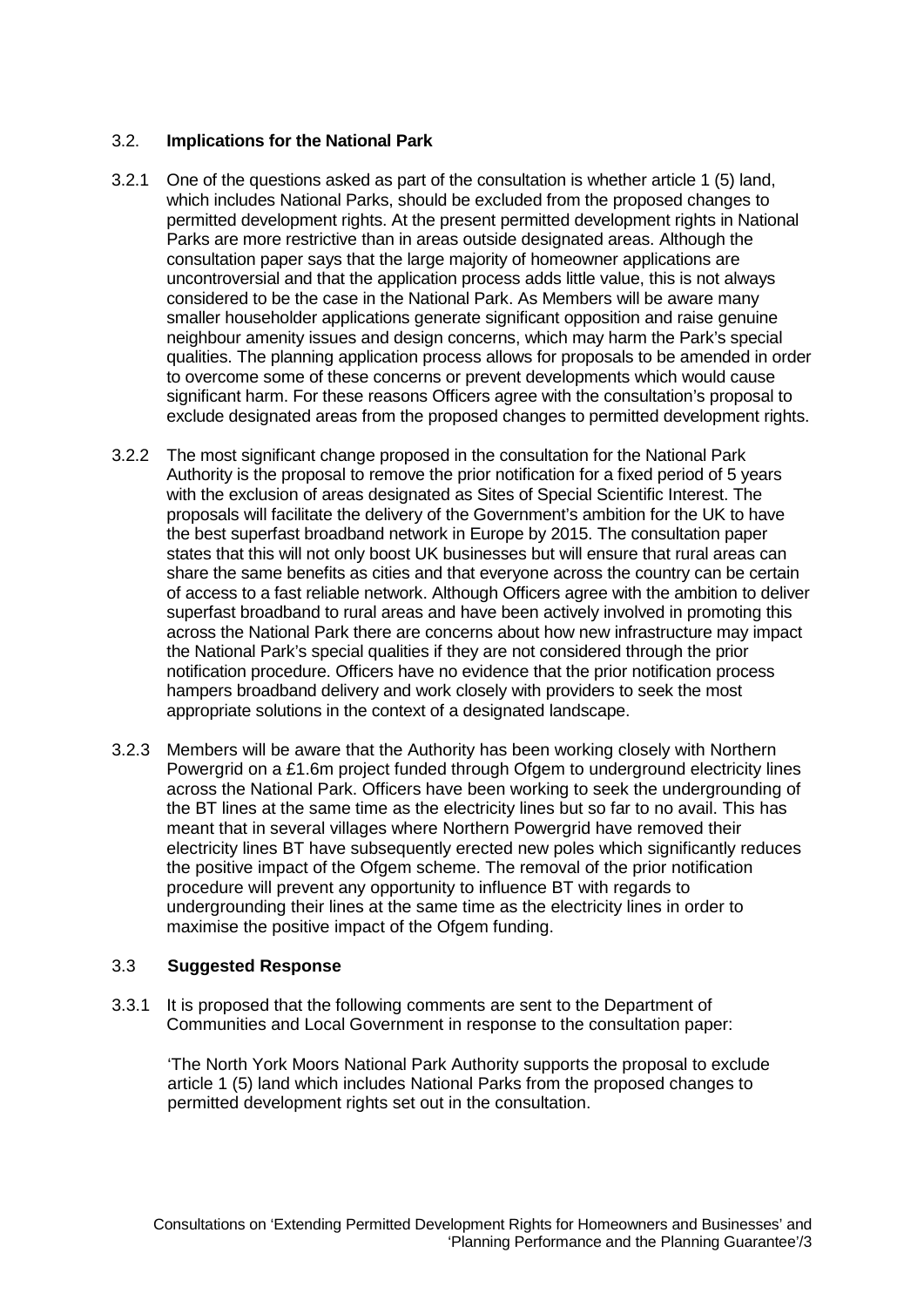The North York Moors National Park Authority also supports the Government's intention to promote economic growth through the roll out of broadband and has been proactively seeking to support deep rural communities to ensure their needs are met, including leading in the development of local broadband programmes. Nevertheless the Authority objects to the proposed changes to part 24 of the General Permitted Development Order which will remove the prior approval process on article 1(5) land which allows the Authority to consider the siting and appearance of communications apparatus before development commences.

The National Park Authority has no evidence that the prior notification process hampers the delivery of broadband infrastructure in the North York Moors as over the last 5 years, the Park Authority has approved 93.7% of full planning applications and notifications for telecommunications equipment.

The National Parks and Access to the Countryside Act 1949 sought to make sure that our most beautiful and distinctive landscapes are protected for future generations to enjoy. The NPPF restates that National Parks have the highest status of landscape protection and a number of Government statements have confirmed that there is no intention to reduce this. National Parks are special places and communications infrastructure can cause great harm to the appearance of these important landscapes. The prior notification procedure provides an opportunity to minimise this impact and its absence may undermine the National Park purposes. The Authority wants to continue to work closely with broadband infrastructure providers to seek the most appropriate solution which does not cause harm to the landscape of the North York Moors, which itself provides an important contribution to the local economy. This joint working will not be possible in the absence of the requirement for prior notification. The proposals to remove the requirement for prior notification are considered to significantly undermine the legislation which confirms that National Parks are special places and deserve special consideration'.

#### 4. **Planning performance and the planning guarantee**

#### 4.1 **Background**

- 4.1.1 This consultation paper seeks views on the criteria which will establish designated local planning authorities, i.e. those deemed to be under performing as set out in the Growth and Infrastructure Bill. This ability would be limited to those seeking planning permission for major development as these applications are the most important for the economy. The consultation states that the costs of planning delays can be substantial and they believe it is right to take action where there is clear evidence that particular planning authorities are performing very poorly.
- 4.1.2 The consultation is suggesting that the measure of quality should be the proportion of all major decisions made and are overturned at appeal over a two year period. The threshold at which poor performance will be set is proposed to be:
	- a) Where 30% or fewer major applications have been determined within the statutory period; or
	- b) More than 20% of major decisions have been overturned at appeal.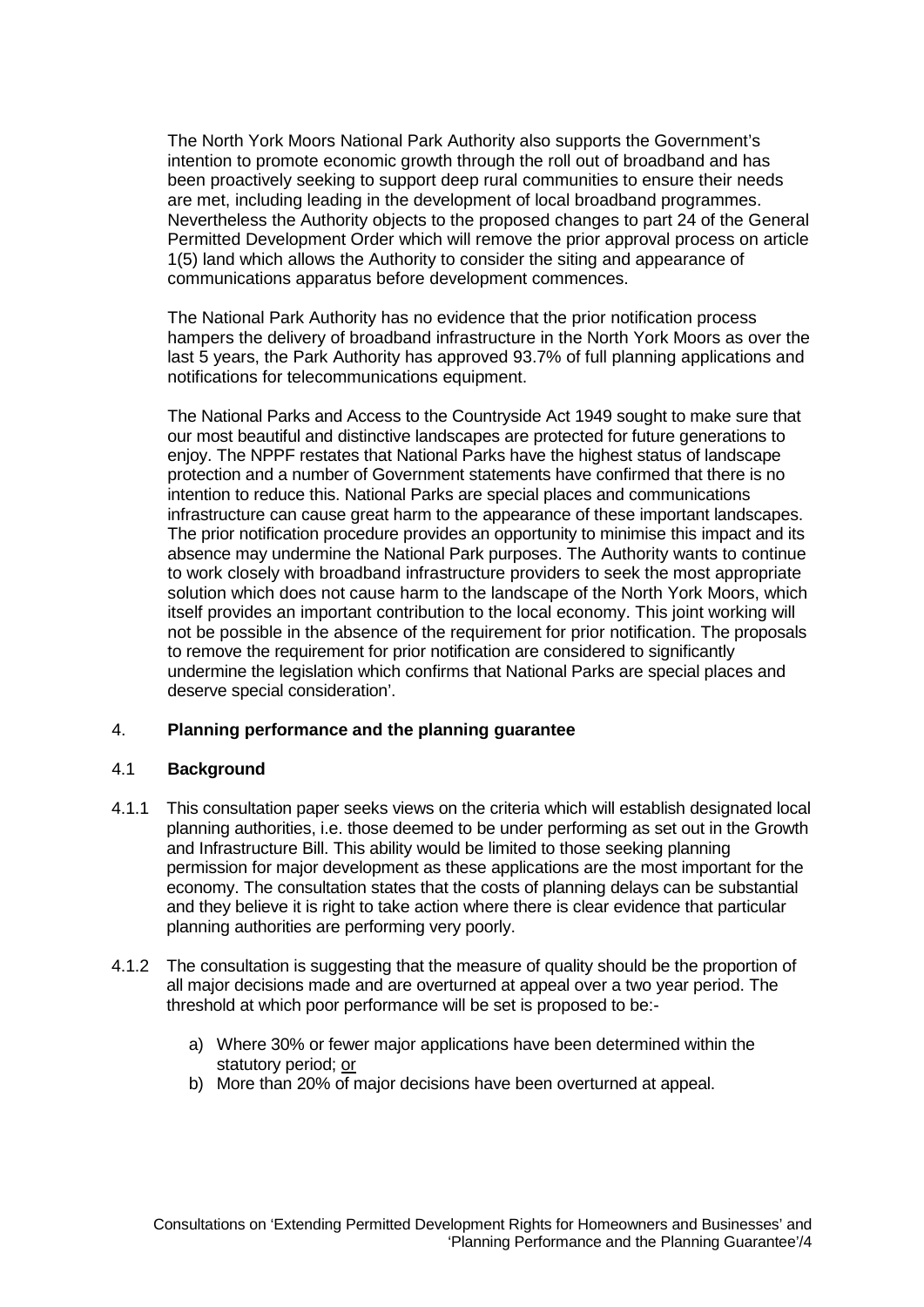A full copy of the consultation 'Planning performance and the planning guarantee' [https://www.gov.uk/government/consultations/planning-performance-and-the-planning](https://www.gov.uk/government/consultations/planning-performance-and-the-planning-guarantee)[guarantee](https://www.gov.uk/government/consultations/planning-performance-and-the-planning-guarantee) The proposals are subject to a consultation period of 8 weeks which ends on 17 January.

## 4.2 **Implications for the National Park**

- 4.2.1 Last year in the North York Moors National Park 57% of major applications were determined within the required 13 weeks, while the previous year the figure was 75%. In terms of major applications referred to the Planning Inspectorate, only one application was recovered due to non determination and subsequently approved. It is therefore unlikely that the proposals set out in the consultation paper will affect the National Park Authority as they suggest that Local Planning Authorities will be designated where performance falls to less than 30% of all applications being determined on time and where 20% of majors have been overturned at appeal. Nevertheless Officers consider that the Government should introduce a minimum threshold for the number of applications dealt with as the number of majors considered by National Park Authorities are very low and therefore any delay in their determination will disproportionally impact overall percentage of applications determined within 13 weeks.
- 4.2.2 Where Local Planning Authorities are designated on the basis of very poor performance, the Growth and Infrastructure Bill would give applicants the option of applying directly to the Secretary of State. The fee for dealing with the application will be paid to the Planning Inspectorate; however the administration and consultation procedures will remain the responsibility of the Local Planning Authority, which will have significant financial implications. Discussions regarding S106 agreements, which are often the cause of delay in determining major applications, will continue to be dealt with by the Local Planning Authority. The consultation paper also seeks views on whether planning application fees should be refunded where planning applications remain undetermined after 26 weeks and this is likely to have significant financial implications for the Authority if it goes ahead. These proposals are likely to compound the problem of poor performance as it reduces already reduced resources further.

#### 4.3 **Suggested Response**

4.3.1 It is proposed that the following comments are sent to the Department of Communities and Local Government in response to the consultation paper:

'The National Park Authority agrees that the option to apply directly to the Secretary of State should be limited to applications for major development and that the thresholds for designations set initially at 30% or fewer of major decisions made on time or more than 20% of major decisions overturned at appeal are appropriate. However the Authority recommends that a minimum threshold of 10 applications is also included as where Local Planning Authorities, particularly National Parks, deal with very few major applications the percentage outturns of failing to determine major applications within 13 weeks will distort the percentage figures disproportionally

The Authority objects to the proposal to refund planning application fees where proposals remain undetermined after 26 weeks as this will further compound the problem of poor performance as it will stretch already reduced resources further'.